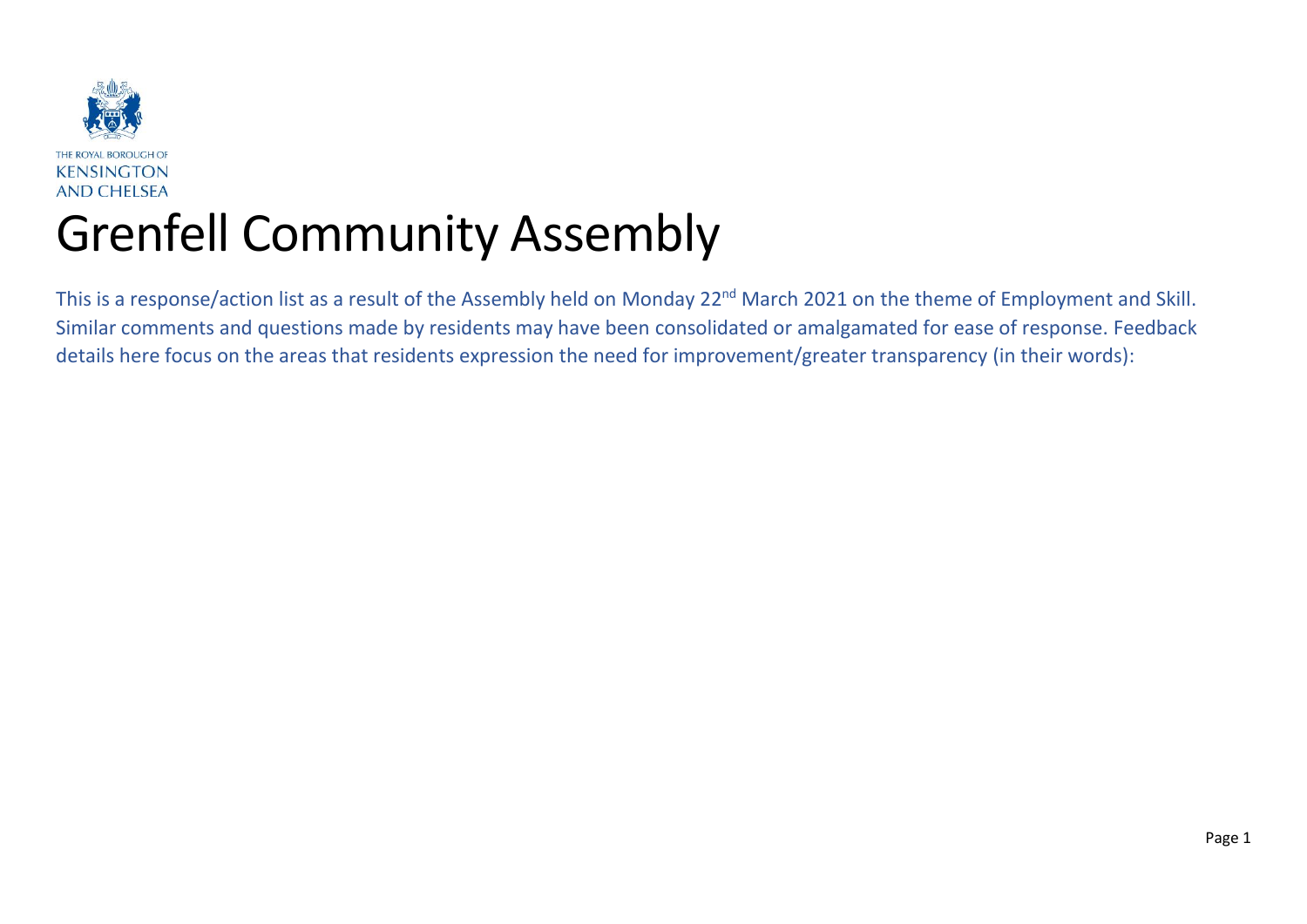| <b>Comment/question from</b><br>residents                                                                | <b>Theme</b>                 | Owner                   | <b>Response/action</b>                                                                                                                                                                                                                                                                                                                                                                                                                                                                                                                                                                                                                                                                                                                                                                                                                                                                                                                                                                                                                                                                                                                                                                                                                                                                                                                                                                                                                                                                               |
|----------------------------------------------------------------------------------------------------------|------------------------------|-------------------------|------------------------------------------------------------------------------------------------------------------------------------------------------------------------------------------------------------------------------------------------------------------------------------------------------------------------------------------------------------------------------------------------------------------------------------------------------------------------------------------------------------------------------------------------------------------------------------------------------------------------------------------------------------------------------------------------------------------------------------------------------------------------------------------------------------------------------------------------------------------------------------------------------------------------------------------------------------------------------------------------------------------------------------------------------------------------------------------------------------------------------------------------------------------------------------------------------------------------------------------------------------------------------------------------------------------------------------------------------------------------------------------------------------------------------------------------------------------------------------------------------|
| What is the percentage of<br>unemployed and how<br>many people are<br>furloughed in North<br>Kensington? | Unemployment<br>and furlough | Economic<br>Development | Overall numbers of unemployed have increased across the borough and also<br>numbers have risen in the more disadvantaged areas which include some of the<br>wards in North Kensington. Percentage wise our figures haven't gone up as much in<br>terms of across London or even nationally, but they are very significant. The<br>number of claimants were last at this level in 1993 across the borough so this<br>reflects to the sort of numbers in the system. Universal Credit claimants all ages:<br>6545 (6.2% of working age population compared to 8.5% for London and 6.5% for<br>GB) The last three months are December-6255, Jan-6255, Feb-6505)<br>Also, from the NOMIS data from surveys, the unemployment rate amongst BAME<br>minority groups is probably higher as a percentage and that rate is higher than the<br>unemployment rate in other boroughs so there is an aspect there. The ethnic<br>minority employment rate has increased slightly over the last year, however the<br>unemployment rate has risen to 16.2% based upon a sample survey ahead of the<br>national 9.5% rate.<br>The number of resident employment furloughed is currently 8,900 (Feb 2021) this<br>is the lowest LA total in London, next lowest is Richmond at 13,500. The figure is<br>down a little on 9,000 from January and represents 16% of eligible<br>employments. The rate for London is 17%. And fluctuates between Newham 22%<br>and Hounslow 21% and Richmond and Wandsworth down at 14%. |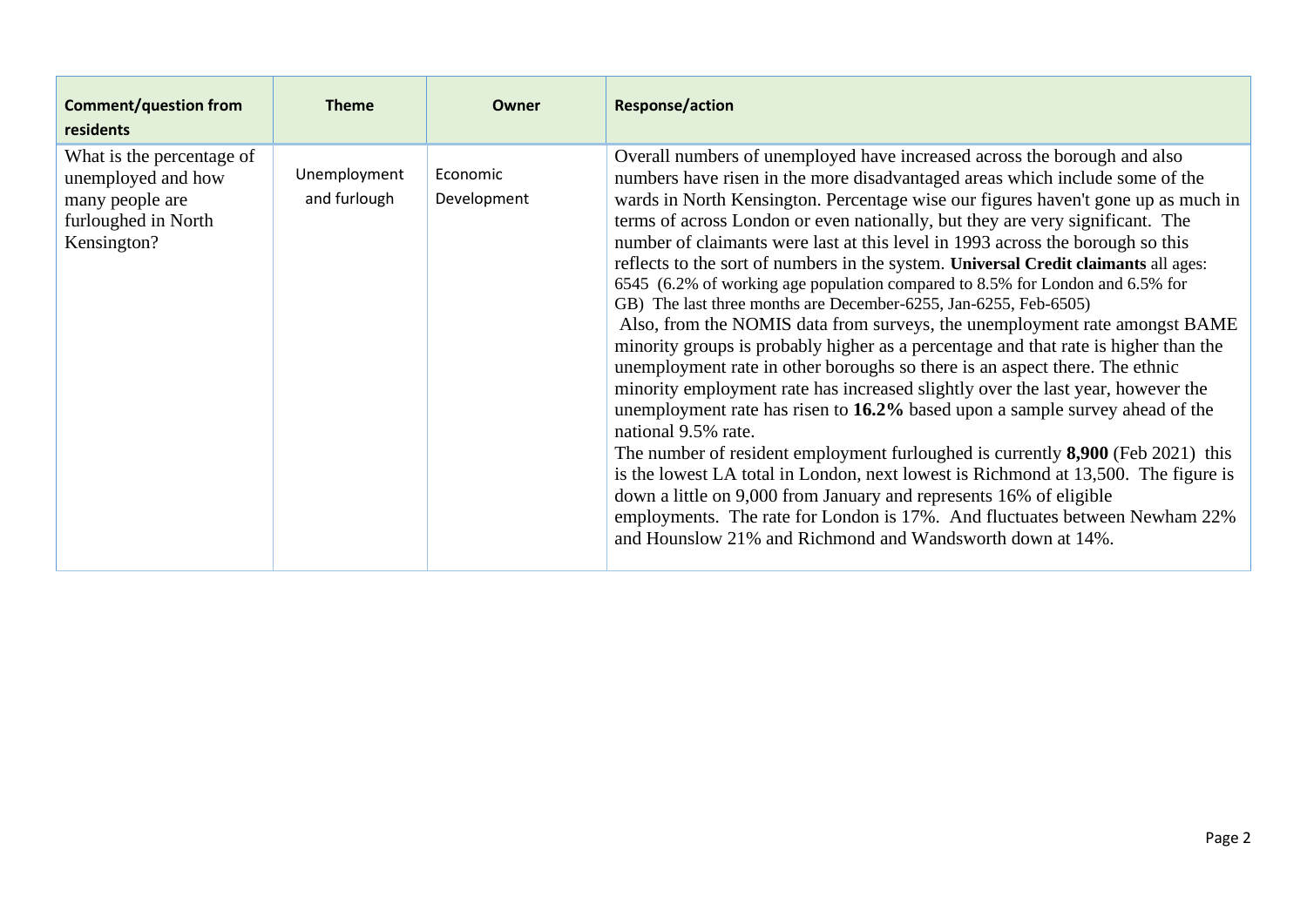| <b>Comment/question from</b><br>residents                                                                                                                                                                                                                                                                                                                                                                                                                                                                                                                                                                                                  | <b>Theme</b>                                | Owner          | <b>Response/action</b>                                                                                                                                                                                                                                                                                                                                                                                                                                                                                                                                                                                                                                                                                                                                                                                                                                                                                                                                                            |
|--------------------------------------------------------------------------------------------------------------------------------------------------------------------------------------------------------------------------------------------------------------------------------------------------------------------------------------------------------------------------------------------------------------------------------------------------------------------------------------------------------------------------------------------------------------------------------------------------------------------------------------------|---------------------------------------------|----------------|-----------------------------------------------------------------------------------------------------------------------------------------------------------------------------------------------------------------------------------------------------------------------------------------------------------------------------------------------------------------------------------------------------------------------------------------------------------------------------------------------------------------------------------------------------------------------------------------------------------------------------------------------------------------------------------------------------------------------------------------------------------------------------------------------------------------------------------------------------------------------------------------------------------------------------------------------------------------------------------|
| I have been looking at the<br>courses the college is<br>planning to offer and one<br>of them is Health and<br>Social Care and I know<br>many residents now are<br>unemployed or their job<br>contract just came to an<br>end. A local resident has<br>been working in social<br>care for many years and<br>now she is out of job<br>because the care jobs are<br>getting less and less<br>available as bigger<br>companies taking over the<br>contracts. Is there any<br>intensive training for<br>people looking for a job in<br>social care with wealth of<br>experience in order to<br>meet the criteria for the<br>current job market? | Work experience<br>without<br>qualification | Morley college | The research we have undertaken, and government recognises that the health and social<br>care jobs will be there with massive expansion. Regarding the big companies and agencies<br>taking the big contracts, employment agencies tried to involve in the kick start<br>programmes but it did not work out. We absolutely recognise people's work experience<br>without qualification and as part of an entry requirements to get onto a programme, the<br>government recognises and supports adult education and courses will be available<br>without waiting for the academic year to start in September, Level 2 is now extended to<br>Level 3 and we believe that this is a huge development and that shows that the<br>government has recognised and therefore supporting us to help you with this idea of<br>people wanted to change the direction of their of their employment in the future their<br>career choices and we will provide opportunities to support people. |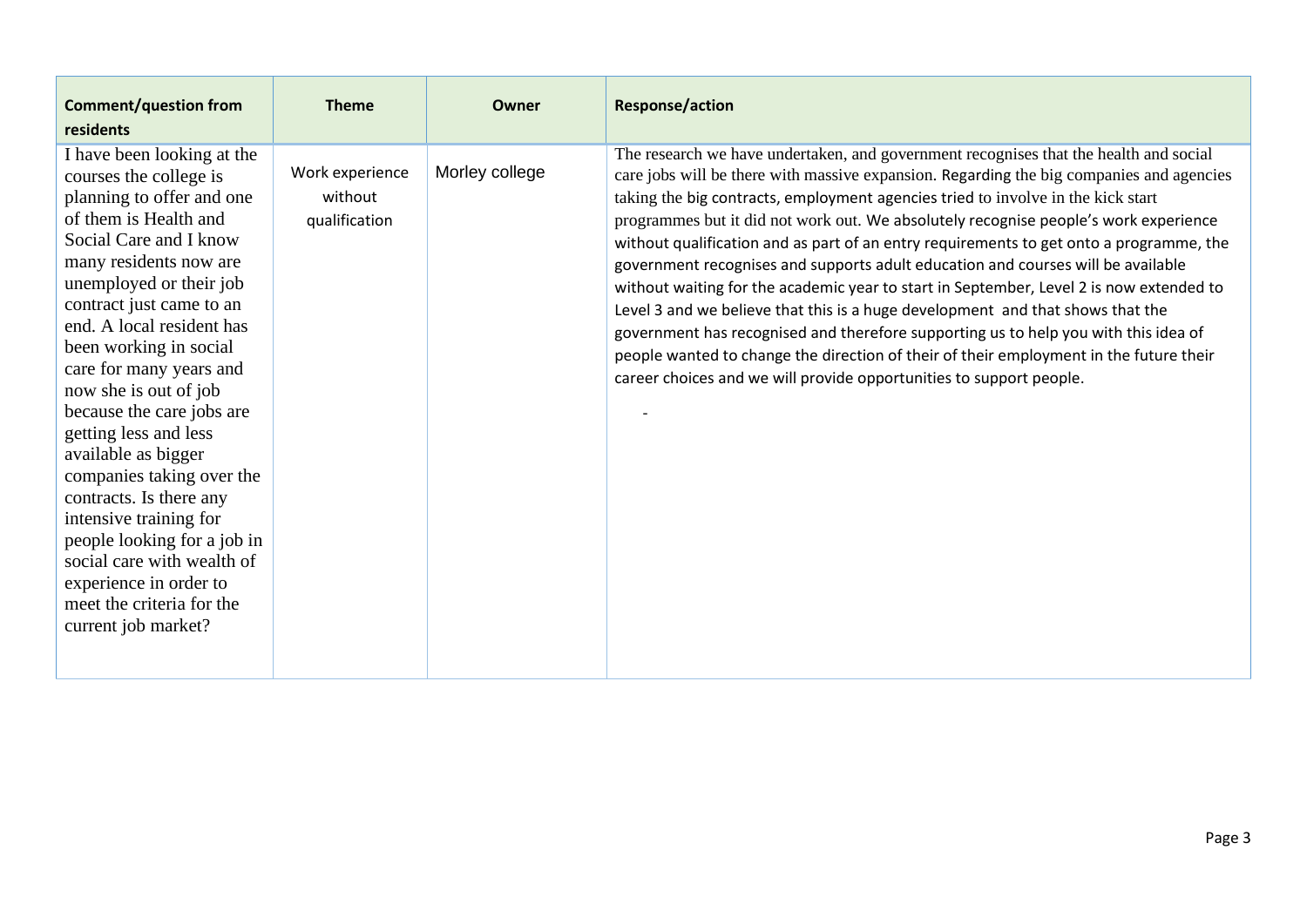| <b>Comment/question from</b>                                                                                                                                                                                                                                                                                                                                                                                                                                                                                                                                                                    | <b>Theme</b>       | Owner          | <b>Response/action</b>                                                                                                                                                                                                                                                                                                                                                                                                                                                                                                                                                                                                                                                                                                                                                                                                                                                                                    |
|-------------------------------------------------------------------------------------------------------------------------------------------------------------------------------------------------------------------------------------------------------------------------------------------------------------------------------------------------------------------------------------------------------------------------------------------------------------------------------------------------------------------------------------------------------------------------------------------------|--------------------|----------------|-----------------------------------------------------------------------------------------------------------------------------------------------------------------------------------------------------------------------------------------------------------------------------------------------------------------------------------------------------------------------------------------------------------------------------------------------------------------------------------------------------------------------------------------------------------------------------------------------------------------------------------------------------------------------------------------------------------------------------------------------------------------------------------------------------------------------------------------------------------------------------------------------------------|
| residents                                                                                                                                                                                                                                                                                                                                                                                                                                                                                                                                                                                       |                    |                |                                                                                                                                                                                                                                                                                                                                                                                                                                                                                                                                                                                                                                                                                                                                                                                                                                                                                                           |
| <b>Morley College</b><br>(previously Kensington<br>and Chelsea College)<br>A resident raised the<br>issue of having to have a<br>level 2 English<br>qualification to enrol on<br>the Health and Social<br>Care course, even<br>though the resident has<br>been doing care work for<br>many years. This is not<br>reflective within this<br>area of work, as<br>employers will employ<br>those without<br>qualifications after they<br>have taken a two-day<br>induction course.<br><b>Can the induction</b><br>requirement for the<br><b>Health and Social Care</b><br>course be more flexible? | Enrolment Criteria | Morley college | It is a valid point about the English level yet the students and the individuals have<br>brilliant work experience, a whole wealth of knowledge and are doing the centrally<br>the job but however they have the English barrier and be assured that you won't<br>come up with that barrier now. We are offering English alongside the health and<br>social care whatever level we offer right from ESOL way up to GCSE level and if<br>the learner needs that as a supplement, then we will provide it but by all means it<br>will never be a barrier for them getting onto the course. I'm sorry that you had to<br>experience that for individuals that you've known but feel so I do have my email in<br>the chat section so please feel free to email me if you need any information about<br>the courses, we have entry requirements or just general queries about know what<br>we're enrolling on. |
|                                                                                                                                                                                                                                                                                                                                                                                                                                                                                                                                                                                                 |                    |                |                                                                                                                                                                                                                                                                                                                                                                                                                                                                                                                                                                                                                                                                                                                                                                                                                                                                                                           |
| I wanted to ask the College<br>in relation to environmental<br>situation because it's also<br>concerning our borough<br>suffers from huge pollution                                                                                                                                                                                                                                                                                                                                                                                                                                             | Environment        | Morley college | The renovation environmental sustainability is a consistent part of the conversations<br>that we're having and there will be some environmental aspects to the way the<br>building has been redesigned. of course in terms of course, working towards to<br>support people in green jobs and there are no environmental plans and at the                                                                                                                                                                                                                                                                                                                                                                                                                                                                                                                                                                  |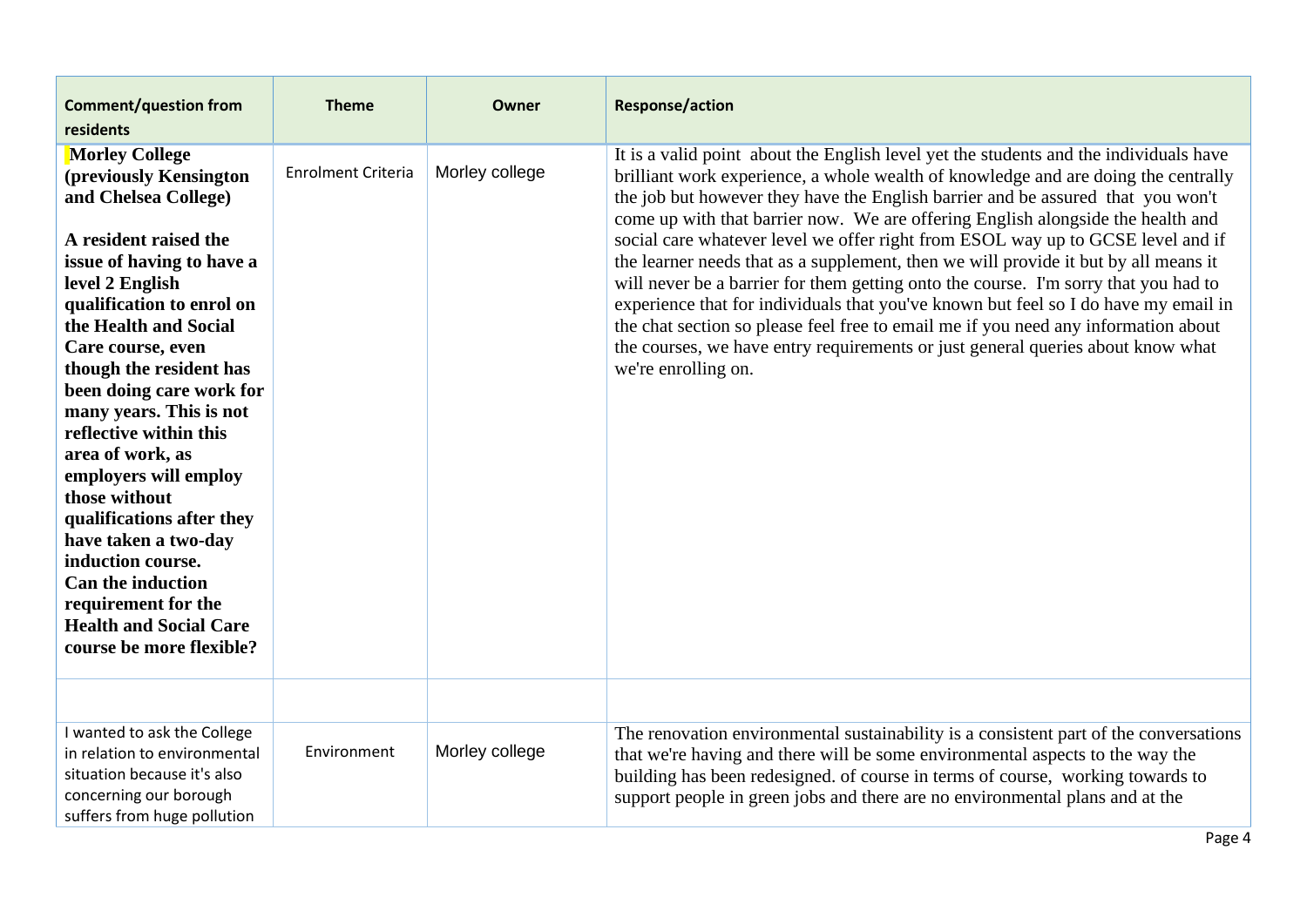| <b>Comment/question from</b><br>residents                                                                                                                                                                                                                                                                                                                  | <b>Theme</b>           | Owner                   | <b>Response/action</b>                                                                                                                                                                                                                                                                                                                                                                                                                                                                                         |
|------------------------------------------------------------------------------------------------------------------------------------------------------------------------------------------------------------------------------------------------------------------------------------------------------------------------------------------------------------|------------------------|-------------------------|----------------------------------------------------------------------------------------------------------------------------------------------------------------------------------------------------------------------------------------------------------------------------------------------------------------------------------------------------------------------------------------------------------------------------------------------------------------------------------------------------------------|
| problem and I don't know if<br>you have any new kind of<br>courses that can address<br>environmental issues, is<br>there any course to have<br>access to Green Jobs                                                                                                                                                                                        |                        |                         | moment however we are in talks with a local entrepreneur quotation Hayden Smith<br>you may know of him he runs a gardening business locally called grow to know<br>which came out of his response to the Grenfell tragedy and he's already done some<br>work with us and redeveloping our gardens which is called Morley heart gardens<br>and he's had a conversation with the college around urban gardening and urban<br>gardening programme in the future so we are in early discussions.                   |
| Are there BAME<br>breakdown on figures?<br>given the types of<br>employment BAME<br>surely hit<br>disproportionately. What<br>steps, therefore, are being<br>undertaken to mitigate this<br>disproportionate impact?                                                                                                                                       | <b>BAME</b> employment | Economic<br>Development | The available data and statistics available does not include detailed breakdowns on<br>claimants beyond ward, gender and age. This is a limitation. The impact upon<br>ethnic minority residents is expected to be greater and the unemployment rate<br>shared by DWP indicates this. The employment support for residents needs to<br>recognise this and ensure that supporting ethnic minority residents is a priority both<br>in direct employment support, skills and enterprise/business start-up.        |
| Colleges through the<br>lockdown have been<br>offering online or virtual<br>lessons, is that something<br>going to be continued?<br>because I thought that it<br>allowed a lot of mothers,<br>busy mums and stay home<br>mums to have more access<br>to education so I wonder<br>that something going to be<br>available when you start<br>the new course. | Online learning        | Morley college          | Regarding further education, in the last 10 years we've been talking about online<br>learning and blended learning and doing a bit inception as a new way forward and<br>we never did anything about it maybe because there just hasn't been the time to sort<br>it out or we are forced into a situation just to get on with it and now we found our<br>feet in that direction we're not going to let that go, that doesn't mean we're not<br>going to come back in to the centre and have physical learning. |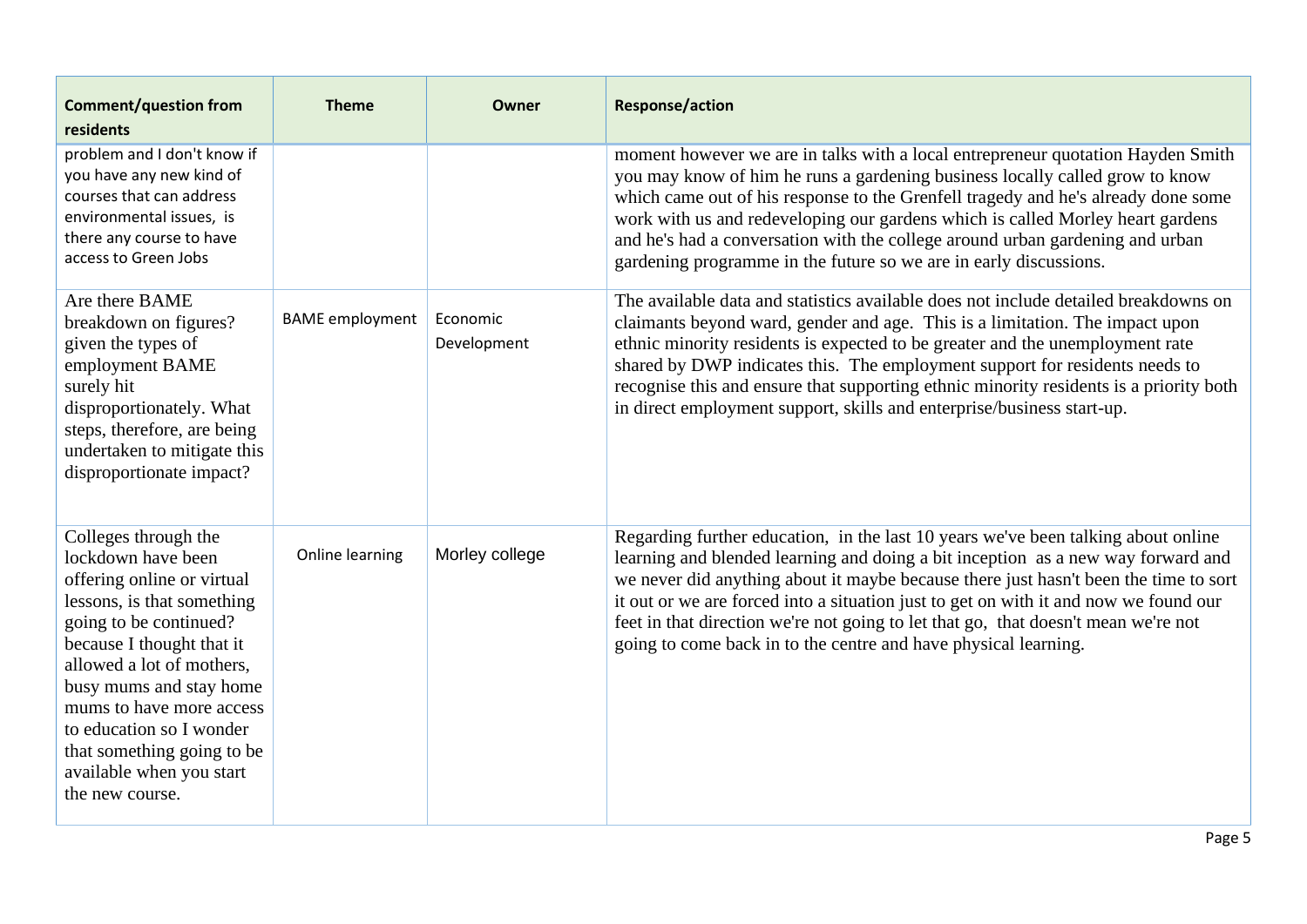| <b>Comment/question from</b><br>residents                                                                                                 | <b>Theme</b> | Owner                   | Response/action                                                                                                                                                                                                                                                                                                                                           |
|-------------------------------------------------------------------------------------------------------------------------------------------|--------------|-------------------------|-----------------------------------------------------------------------------------------------------------------------------------------------------------------------------------------------------------------------------------------------------------------------------------------------------------------------------------------------------------|
| Is there any grants<br>available for families with<br>children those learning<br>from home? Grants for<br>laptops and internet<br>access? |              | Economic<br>Development | Individual schools and education service has been accessing resources to assist with<br>devices for learning. There is wider work on the issue of digital inclusion and this<br>is also seeking to access further devices and connectivity. The Adult Learning<br>service has secured funds and is providing community leaners with access to<br>devices. |